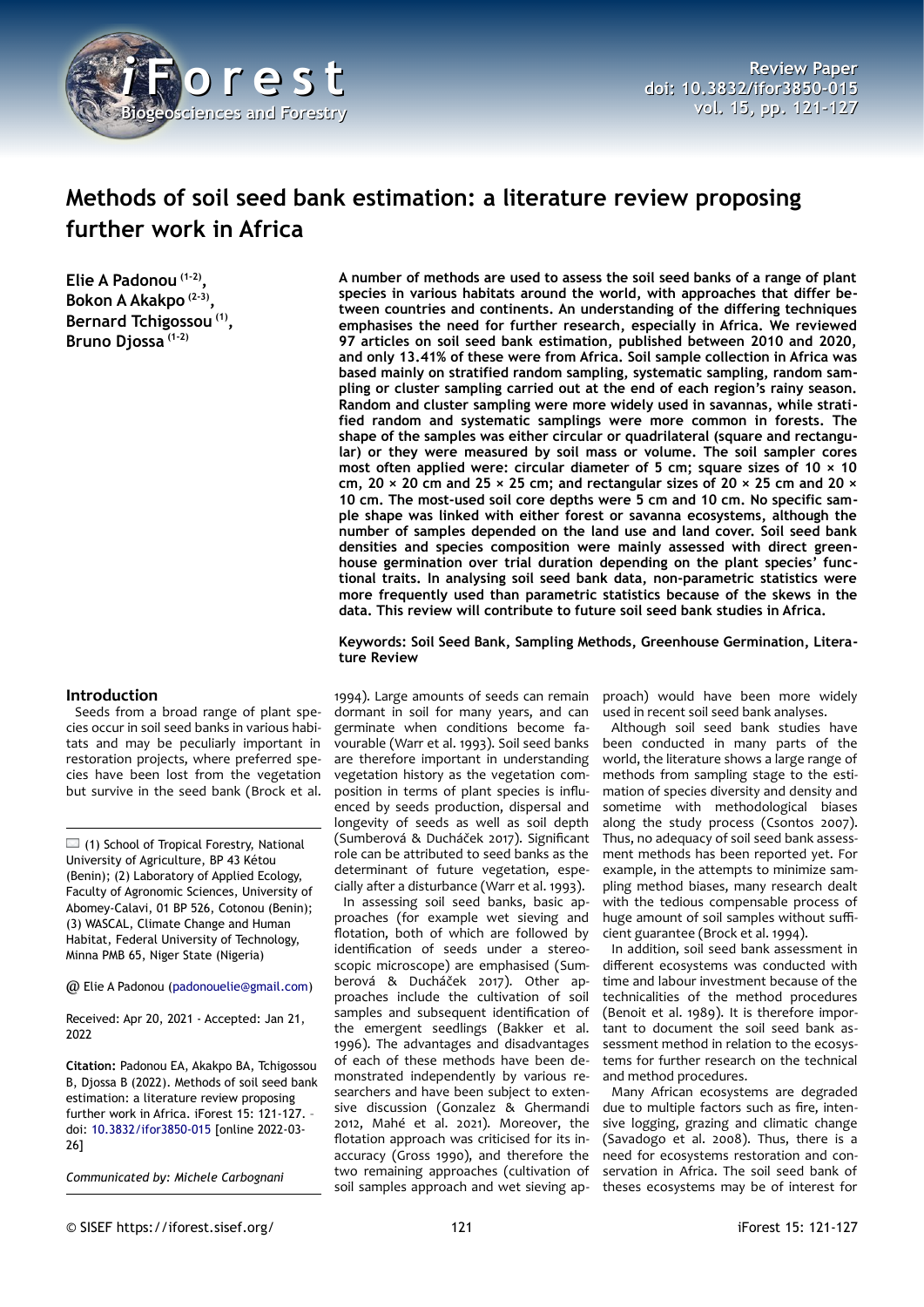ecological restoration due to the presence of seeds from the above vegetation in the soil (Savadogo et al. 2017). Moreover, it might be acknowledged that few studies concern this topic in Africa. Despites the few studies on soil seed bank assessment in African ecosystems (Tab. S1 in Supplementary material), there is a lack of reference method for trials experiment, data collection and analysis. The method bias is an issue for seed bank analyses and discussion of the results (Chiquoine & Abella 2018). To make soil seed bank analysis more useful and especially in Africa, it should be important to integrate data from various databases. Combined environmental data (soils, vegetation and climate) would allow modelling of plant species distribution and/or ecological characteristics of stand vegetation (Ewald et al. 2013, Stankevica et al. 2015) to aid landscape restoration. The challenge of this literature review was to find which seed bank assessment methods would be preferentially adopted in soil seed bank assessment in Africa. This paper was then based on soil seed bank literature in relation to vegetation patterns (grassland or savannas and forests) and aims both to highlight the relevant literature on recent methods used in seed bank studies and to emphasise the need for further research within this area in Africa.

# **Methods of literature search**

The Web of Sciences® database was consulted for the papers published in the period of 2010-2020. The keywords used to search the papers included "soil seed bank", "seed bank and methods", "seed bank and soil sample", "soil seed bank and Africa", "seed bank and grassland", "seed bank and savannas", "seed bank and forest", "seed bank and herbaceous", "seed bank and tree species". The papers that did not clearly provide the methods used in soil seed bank assessment were discarded as well as the review papers that did not focus on understanding the seed bank assessment efficiency and/or the accuracy of a method or the comparison of methods. A total of 97 papers were finally considered for this review. Data were analyzed with regard to the objectives of the study, the soil sampling methods, soil sample size, number of samples, seed bank estimation methods, above-ground vegetation analysis methods, soil analysis methods, duration of trial, type of data collected during trial, data analysis methods, plant species studied (herbaceous, trees or both), vegetation type (savanna, grassland, forest), country and continent. Frequency, tables and charts were used to present the findings.

# *Review of seed bank literature*

The main objectives of the studies examining soil seed banks were: (1) to assess the effects and intensity of earlier disturbance on aboveground vegetation (Tessema et al. 2016, Leder et al. 2017, Palmer et al. 2018, Sanou et al. 2018); (2) to evaluate restoration methods (Klooster et al. 2014, Helsen et al. 2015, Luo et al. 2017); and (3) to understand habitat resilience to threat (Davies et al. 2013, Zhang & Chu 2013, Fernández et al. 2018). Others studies have focused on the comparison of ecological habitats in terms of plant species, diversity variation in seed banks (Adereti et al. 2014, Dos Santos et al. 2016, Schwab & Kiehl 2017, Douh et al. 2018) and dynamics of soil seed banks in relation to aboveground vegetation (Franzese et al. 2016).

Studies concerning the methods of soil seed banks assessment were mostly related to the composition and structure of the above-vegetation in relation to the soil seed bank (Ambrosio et al. 2004, Gonzalez & Ghermandi 2012, Shen et al. 2014, Sandra et al. 2016, Plue et al. 2017). Other studies addressed how to reduce bias in greenhouse seed bank data by using post-disturbance gap emergence trials (Plue et al. 2017) and considered whether a large number of small-sized samples are important in forest soil seed bank characterisation (Shen et al. 2014). In addition, these methodologies were widely tested in different ecosystems in North and South America, Asia and Europe. However, few studies addressed the methods of soil seed banks assessment in Africa with diverse ecosystems. Two categories of research questions were addressed in the studies conducted in Africa, such as: (i) how land use or land disturbance affect seed bank richness, density and distribution (Dreber & Esler 2011, Symes 2012, Adereti et al. 2014, Tessema et al. 2016, Galloway et al. 2017, Akande et al. 2018, Sanou et al. 2018); and (ii) the relationship between the soil seed bank and aboveground vegetation and the impact of forest management on seed bank (Daïnou et al. 2011, Gomaa 2012, 2014, Savadogo et al. 2017, Strydom et al. 2017, Douh et al. 2018). This review is therefore an important step to guide future soil seed bank study in Africa.

# *Seed bank sampling methods*

The choice of soil sampling technique in seed bank assessment is as important as the number and dimensions of the sample (Benoit et al. 1989, Mickelson & Stougaard 2003). A total of 75% of the papers considered used stratified random sampling techniques for sample collection, while 14% used systematic sampling, 10% used random sampling and 1% used cluster sampling. The chosen sampling method did not depend on the study location and the objectives of the study, but rather on the homogeneity of the aboveground vegetation of the study area (Hopfensperger 2007, Sumberová & Ducháček 2017), the slopes of the vegetation site surveyed (Shen et al. 2014, Plue et al. 2017) or the intensity of land use and disturbance (Dreber & Esler 2011, Sprengelmeyer & Rebertus 2015, Maia et al. 2016, Deiss et al. 2018, Sharma et al.

2018). Thus, all the sampling methods can be used in Africa ecosystems. Up to now, two sampling methods (systematic and stratified random samplings) were used in the studies carried out in Africa. The systematic sampling concerned three studies in forest ecosystems (Daïnou et al. 2011, Douh et al. 2018), savanna and grassland ecosystems (Sanou et al. 2018). The stratified random concerned 10 studies in woodland and savanna ecosystems (Dreber & Esler 2011, Tessema et al. 2016, Savadogo et al. 2017, Akande et al. 2018), desert ecosystems (Gomaa 2012, 2014), farmland (Adereti et al. 2014) and tree plantations (Symes 2012, Strydom et al. 2017, Galloway et al. 2017).

With the systematic sampling method, a complete description of the units (or individuals) and their arrangement in the population is required. The first unit is drawn at random from the population, and every *n-*th unit is selected until the desired sample size has been obtained. With stratified random sampling, a population is first divided into subpopulations or strata, which may or may not be of equal size. Within each stratum, a sample is selected randomly and independently. With cluster sampling, groups of units are selected randomly from the population. These groups can also be called clusters or primary units and are composed of secondary units. With cluster sampling, all secondary units are sampled. Simple random sampling is a method where each possible sampling unit has an equal (or known) probability of being selected, and the random selection of such units ensures unbiased estimates of population means and sampling variance.

The systematic and stratified random methods were used for trees and herbaceous plants in forest, savanna and grass vegetation patterns. The cluster and random methods were used with herbaceous plants in savannas and grasslands. The stratified random sampling technique was mostly applied in the forest and savanna vegetation [\(Fig. 1](#page-2-0)). The choice of method can be due to the heterogeneity in land cover within these ecosystems, to reduce bias (Deiss et al. 2018, Sharma et al. 2018). In Africa, stratified random design method was mostly used due to the spatial heterogeneity within each ecosystem (physical, biological, or environmental characteristics – Mahé et al. 2021). Thus, this method can be the most appropriate within Africa ecosystems when heterogeneity has to be taken into consideration.

# *Soil sample shape and dimension*

The samples taken in soil seed bank studies were circular, square or rectangular. The most common sample shape was the circular method with 47% of studies, followed by quadrilateral at 37%, of which squares made up 58.74% and rectangles 41.26%. There was no specific sample shape linked with either forest or savanna ecosystems. This is due to the land cover hetero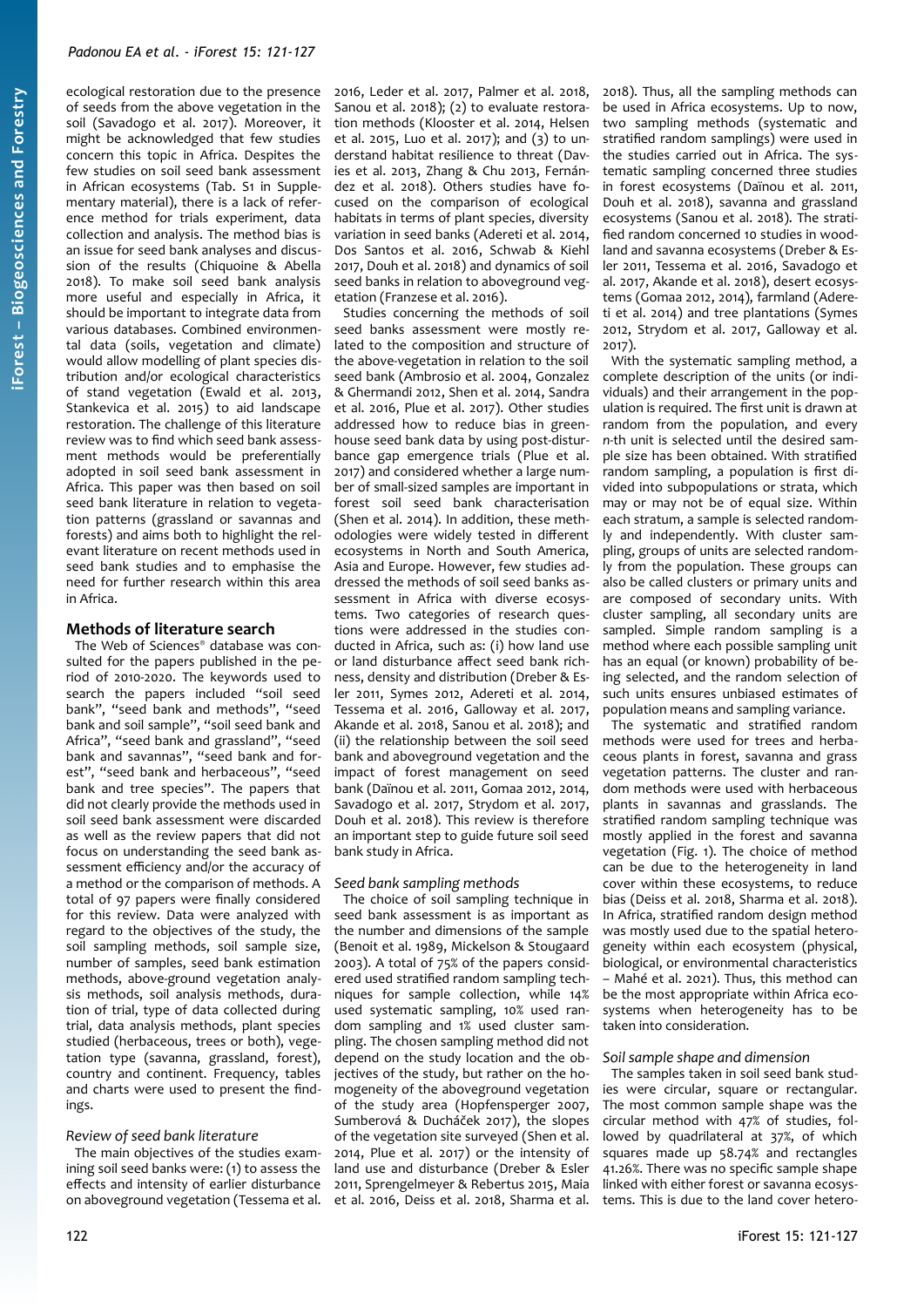geneity within each ecosystem of forest or savanna (Warr et al. 1993). Thus, all the sample shapes can be used in Africa ecosystems. The shapes used in Africa included circular plots in savanna, grassland and tree plantations ecosystems (Dreber & Esler 2011, Akande et al. 2018), square plots in savanna and woodland ecosystems (Sanou et al. 2018, Savadogo et al. 2017) and rectangular plots in desert ecosystems (Gomaa 2012, 2014). More evidences are needed on the relevant shape to consider within each ecosystem in Africa, as the shape used to assess vegetation pattern varied according to the ecosystem (Salako et al. 2013).

The diameter of the circular-shaped plot varied from 1.8 cm to 40 cm, although 5 cm was most commonly applied (55.3%), followed by 1.8 cm (13.03%), 2 cm (10.31%), 2.5 cm (7.19%), 9 cm (6.38%), 12.5 cm (4.51%), 20 cm (2.94%) and 40 cm (0.34%). No specific diameter was attributed to a study area, or to a country or continent. Thus, the different diameters can be used in Africa ecosystems. The diameters used in Africa included 5 and 8.5 cm in savanna and grassland ecosystems, respectively (Dreber & Esler 2011, Akande et al. 2018), 5 cm in pine plantations and 6 cm in *Acacia* plantations (Galloway et al. 2017, Strydom et al. 2017). More research is needed to provide evidence on the specific diameter to consider within each ecosystem in Africa.

With the quadrilateral shape, the square was more widely used than the rectangle. The most common sizes were 10  $\times$  10 cm (48.25%), 20  $\times$  20 cm (25.75%) and 25  $\times$  25 cm (22.59%), with others (15 × 15 cm, 30 × 30 cm, etc.) rarely considered (3.41%). The most-used rectangular shapes were 20 × 25 cm (62.36%) and 20 × 10 cm (23.01%), followed by 15  $\times$  8 cm (8.21%), 25  $\times$  39 cm (3.33%) and others (37 × 27 cm; 30 × 10 cm; 135 × 50 cm, etc.) at 3.09%. Soil volume or soil mass (Adereti et al. 2014, Bourgeois et al. 2017, Forte et al. 2018, Klaus et al. 2018) and sampling area (Van Etten et al. 2014, Vandvik et al. 2016, Londe et al. 2017) were rarely used in soil seed bank assessment studies. The size mostly used in Africa included 15 × 15 cm in savanna and woodland (Savadogo et al. 2017, Sanou et al. 2018) and 20 × 25 cm in desert ecosystem (Gomaa 2014). More research is needed to provide evidence on the specific size to consider within each ecosystem in Africa.

Soil depth also influences soil seed bank estimation (Csontos 2007). The most frequently applied depths of soil cores were 5 cm (53.27%) and 10 cm (40.64%). Other studies assessed the variation in the soil core depths from 0 to 20 cm at intervals of 5 cm (0-5 cm, 5-10 cm, 10-15 cm and 15-20 cm) and its influence on soil seed banks (De Rouw et al. 2014, Sousa et al. 2017, Lipoma et al. 2018). There was no relationship between soil core depth and study area or geographic location. However, soil core depth was linked to the plant species' seed behaviour (seeds mass and shape) or habitat (soil and vegetation type – Warr et al. 1993, O'Donnell et al. 2014, Sanou et al. 2018). While the different soil depth can be considered in Africa ecosystems, further studies are needed to address the relevant soil depth within each ecosystem. The soil depths actually considered in studies conducted in Africa included simple and multi layers. The simple layers included 0-4 cm in savanna and grassland ecosystems (Dreber & Esler 2011), 0-5 cm in desert ecosystems (Gomaa 2012, 2014) and forest ecosystems (Daïnou et al. 2011), 0-10 cm (Galloway et al. 2017) and 0-15 cm (Strydom et al. 2017) in tree plantations. The multi layers included 0-3, 3-6, 6-9 in savanna and woodland ecosystems (Savadogo et al. 2017), 0-5, 5-10, 10-15 cm in savanna and grassland ecosystems (Akande et al. 2018, Sanou et al. 2018), 0-5, 5-10, 10-20 cm in forest ecosystems (Douh et al. 2018).

#### *Sample number*

In assessing soil seed banks, the number of soil samples taken is crucial not only to promote the accuracy of the study and the relevance of its results (Mickelson & Stougaard 2003) but is also key to considerations of both time and labour intensity (Benoit et al. 1989, Ambrosio et al. 2004) and hence to cost-benefit (Nadon & Stirling 2006). The challenge of this review is to find which sample number should be preferentially adopted in soil seed bank evaluation, especially in Africa. Regarding this matter, it has been stated that the sampling method can influence the sample number in any given ecosystem (Ambrosio et al. 2004). For example, the sample number can be less from systematic sampling than from random sampling without losing relevance in results while using the same sample dimension. However, regardless of sampling method, accuracy in soil seed bank estimation can be improved by ensuring a sufficient number of samples (Bigwood & Inouye 1988). This is because the

precision in gauging seed densities may be under- or overestimated when the number of samples is small (Warr et al. 1993). Therefore, the number of soil samples should be more than 50 to provide a reasonable estimate of the seed density (Bigwood & Inouye 1988). However, this number can be less in areas with high density of seed banks (Mickelson & Stougaard 2003).

Among examples of soil seed bank studies in Africa, Sanou et al. (2018) used 720 soil samples when comparing the aboveground vegetation and soil seed bank composition related to different grazing intensities in Burkina Faso. Tessema et al. (2016) used 544 soil samples to assess changes in grass plant populations and temporal soil seed bank dynamics in a semi-arid African savanna. Gomaa (2014) considered 450 soil samples in a desert ecosystem when reporting on the variation between soil seed banks and stand vegetation in Egypt. In other papers focused on Africa, the number of soil samples depended on the volume of soil available to use (Douh et al. 2018).

# *Period of soil sampling*

The timing of soil sample collection is of great importance in soil seed bank assessment studies (Tiebel et al. 2018). Several papers highlighted the period of field soil sample collection, at least in reference to the seasonal climate of the study area. The end of the rainy season was most cited for soil sampling in tropical regions, particularly those in Africa (Braga et al. 2016, Savadogo et al. 2017, Strydom et al. 2017, Sanou et al. 2018, Souza et al. 2018). During this period, it is easier to investigate the composition, density and vertical distribution of the viable soil seed bank. Seed dispersal in rainy season could attain the peak and the persisting seed from the previous season could still germinate (Savadogo et al. 2017, Strydom et al. 2017, Sanou et al. 2018). The earlier germination of the tran-



<span id="page-2-0"></span>**Fig. 1** - Methods of soil sampling applied in forests and savannas.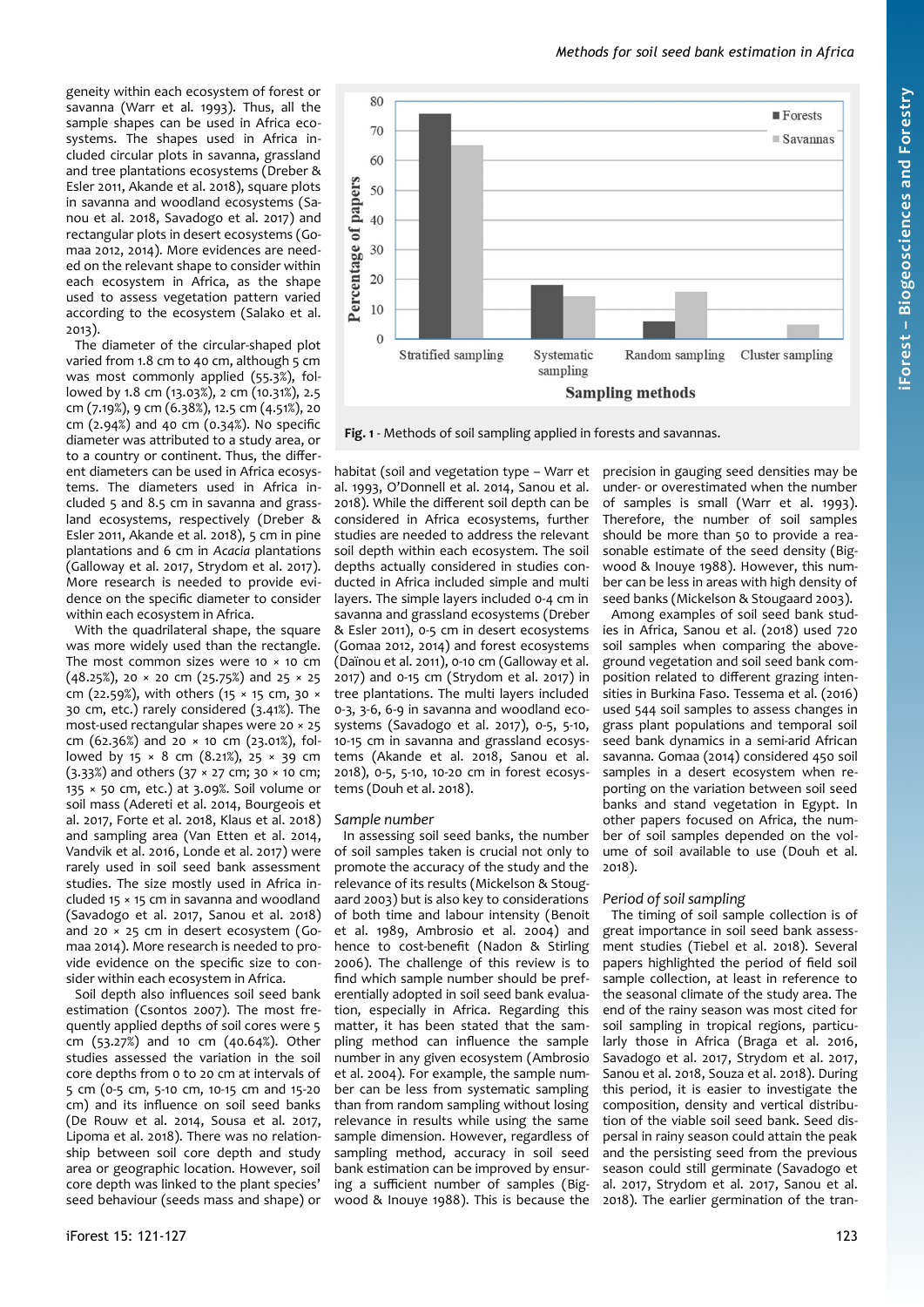

<span id="page-3-0"></span>**Fig. 2** - Methods of soil seed bank estimation in studies worldwide (2010-2020).

sient seeds can also justify the choice of the end of the rainy season. Moreover, the end of the rainy season can allow collecting information on total soil seed bank, because seed dispersal ended in this period and most transient seeds may already emerge (Mahé et al. 2021).

Other studies generally matched sampling to the period between earlier seed bank germination and when the new seeds had matured and spread (Tessema et al. 2016), which may correspond to the rainy season when there is abundant seed availability in the soil (Sousa et al. 2017, 2018). Moreover, the particular research goal can often lead the timing of soil sampling for vegetation evaluation (Csontos 2007). In these cases, phenological processes of the stand vegetation or of the given species would be important in seed bank composition. Evidently, the life duration of seeds would also be important in setting the time period of sampling (Saatkamp et al. 2017). More literature focusing on the study object would therefore be helpful in further establishing the timing of soil sampling in seed bank characterisation.

# *Seed bank estimation methods*

Many methods have been used in the literature to estimate seed numbers in soil samples. Warr et al. (1993) highlighted the separation of seeds from soil by using water (washing or flotation); this method was not appropriate in several cases because of the non-distinction between viable and unviable seeds and the underestimation of species numbers due to the similarity of different seeds. Also, the risk of washing out of very small seeds makes the method very uncertain. Thus, alternative methods of seed numbering using germination were developed to improve the accuracy in soil seed bank estimation.

Three methods of seed numbering by germination have been used to assess seed banks in soil samples. Direct greenhouse germination was most frequently used to assess soil seed bank densities and species composition (60.22% of the examined studies). This method of quantifying seeds in soil samples was most practised in South America, Oceania, North America, Asia and Africa [\(Fig. 2\)](#page-3-0). The second method most favoured worldwide was the use of sieving before seed germination (23.86%). Soil seed bank estimation in Europe used this method more than the others. The third approach was the seed separation method (15.92 %), which was less used in all the regions [\(Fig. 2](#page-3-0)). Combinations of methods includng the seed concentration method (Ter Heerdt et al. 1996) or sieving (Roberts 1981) before seed germination were used in the estimation of soil seed bank (40% of papers). Therefore, the germination of soil seed (greenhouse trial) can be applied after sieving seeds, for example (seed concentration). The combination of methods can often be used to test when seed already identified is also viable or to confirm the plant species.

Each method has its advantages and disadvantages (Warr et al. 1993). Many authors highlighted that methods in combination could increase precision in seed density estimation (Van Etten et al. 2014). However, the methods can also be used separately, not only to determine seed densities in soil layers, but also to test seed viability *via* germination (Strydom et al. 2017) or to compare the efficacy of different methods (Gonzalez & Ghermandi 2012). Of the entire above, no specificity was found for the methods used and habitat type (Mahé et al. 2021). The same method singly or in combination that is applied in soil seed assessment for forest ecosystem can also be used for savanna ecosystems. Thus, all the methods can be used in Africa ecosystems. Direct greenhouse germination was mostly used in Africa (62%) with samples from savannas ecosystems (Adereti et al. 2014, Tessema et al. 2016, Savadogo et al. 2017), savanna and grassland ecosystems (Akande et al. 2018, Sanou et al. 2018) and tree

plantation (Symes 2012, Galloway et al. 2017, Strydom et al. 2017). The combination of the direct greenhouse germination method with either the seed concentration method of Ter Heerdt et al. (1996) or sieving of Roberts (1981) was also used (38%) in seed bank assessment in Africa ecosystems, including forest (Daïnou et al. 2011, Douh et al. 2018), savanna and grassland ecosystems (Dreber & Esler 2011) and desert ecosystems (Gomaa 2012, 2014). More research is needed to provide evidence on the appropriate methods for each ecosystem in Africa.

#### *Data collection and seed bank analysis methods*

In the greenhouse, the frequency of data collection on seed germination, seedling growth and radicle elongation was daily, weekly or monthly, depending on plant species biology. More than 83% of the examined papers showed that data on the emerged seedlings were collected during the growth trial in the greenhouse. Many authors noted that the trays needed to be checked at regular intervals for new emergent seedlings (O'Donnell et al. 2014, Dos Santos et al. 2016, Savadogo et al. 2017, Sanou et al. 2018). Each germinated seed was counted, recorded and removed. When seedling identification was not easy, it was transplanted elsewhere and grown until species identification was possible. Therefore, the trial duration depended on the plant species under study and could vary from two weeks to two years. The study area or habitat had no link with the duration of the trial for species identification. This variation can also be applied in Africa ecosystems where the actual duration of trial germination varied from 3 weeks (Adereti et al. 2014, Akande et al. 2018) to 9 months (Tessema et al. 2016, Galloway et al. 2017) for samples collected from savanna ecosystems (Adereti et al. 2014, Tessema et al. 2016, Savadogo et al. 2017) or grassland ecosystems (Akande et al. 2018, Sanou et al. 2018).

Seed density or diversity indices (stand vegetation and seedling) were mostly calculated in the published papers regarding soil seed bank assessment. Thereby, in order to compare diversity between areas of seed banks, the coefficients of similarity were often used (Warr et al. 1993). Therefore, the Sørensen's similarity index between seed bank and aboveground vegetation was calculated using presence-absence data (Shang et al. 2016, Fragoso et al. 2018, Sharma et al. 2018). Other statistical methods were also used to compare the seed bank density with aboveground vegetation. In this case, non-parametric statistics were found to be more relevant than parametric statistics because of the skews in seed bank data (even after data transformation) in order to meet the statistical requirements (Warr et al. 1993). Several studies used the Kruskal-Wallis test or the Mann-Whitney U test to compare den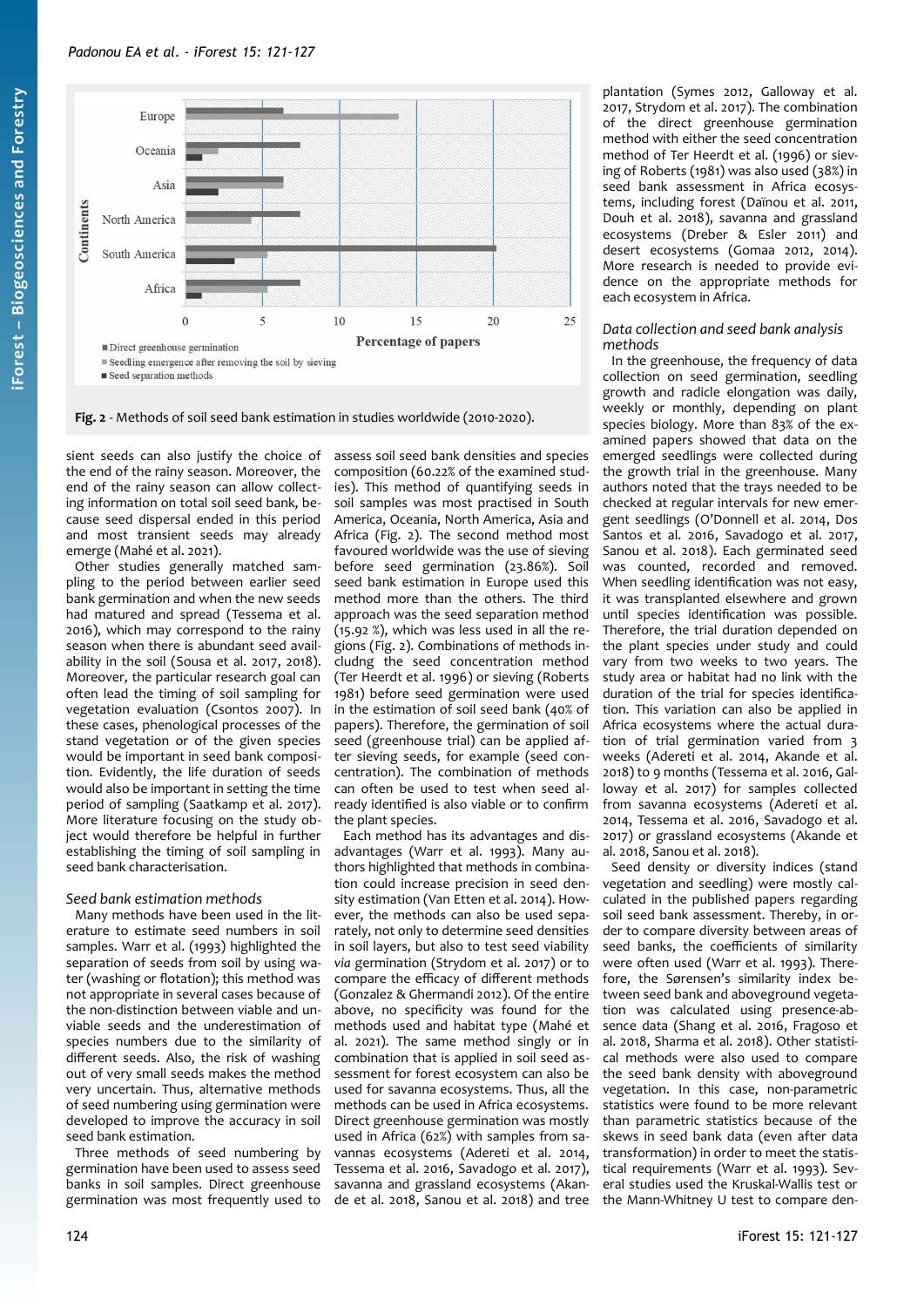sity of emerged seedlings, floristic composition, richness and diversity of species (Cubiña & Mitchell Aide 2001, De Andrade & Miranda 2014, Franzese et al. 2016, Lacerda et al. 2016, Maia et al. 2016, Jaroszewicz et al. 2017, Schwab & Kiehl 2017, Sousa et al. 2017). However, parametric statistics were still used either with or without data transformation to compare seed banks with standing vegetation. Analysis of variance (ANOVA) followed by *post-hoc* Tukey's test were applied to structural differences by Kunz & Martins (2016), Shang et al. (2016), Galloway et al. (2017), Luo et al. (2017), Forte et al. (2018) and Sharma et al. (2018). Data can also be analysed by performing a generalised linear mixed model to highlight the relationship between seed density and species composition (Havrdová et al. 2015, Strydom et al. 2017, Fernández et al. 2018, Palmer et al. 2018, Vanstockem et al. 2018).

# **Conclusion**

This study reviewed the existing literature on soil seed bank assessment and the methodologies used from sampling to data analysis. Of the 97 scientific papers reviewed, only 13.40% were from Africa. The stratified random sampling method was the most applied for soil sampling due to heterogeneity in the land cover within the ecosystems. The circular sample with 5 cm diameter and 5 cm depth was most widely used to sample the soil. For soil seed bank estimation, the greenhouse germination method was the most adopted. Data on seed germinated, seedling growth and radicle elongation were collected at daily, weekly or monthly intervals based on species behaviour. For data analysis, floristic data were generally analysed with the Sørensen's similarity index, while ANOVA or the Kruskal-Wallis test were used for density data. Generalized linear models were used to show the relationship between seed density and species composition. The methods used in soil seed bank assessment are not specific to a region and can be transferred in all ecosystems in Africa for ecological restoration. This review is an important step in furthering soil seed bank estimation in Africa for ecosystems restoration.

# **Acknowledgements**

This work was supported by the ARES development cooperation. The authors thank Dr. Kasso Daïnou, Dr. Félicien Tosso and Prof. Jean Louis Doucet from the tropical and subtropical forestry laboratory, University Faculty of Agricultural Sciences, Gembloux (FUSAGx), Belgium.

# **References**

- Adereti RO, Takim FO, Abayomi YA (2014). Effect of period of sugarcane cultivation on the abundance and distribution of weed seeds in the soil profile. Planta Daninha 32 (3): 507-513. - doi: [10.1590/S0100-83582014000300006](https://doi.org/10.1590/S0100-83582014000300006)
- Akande F, Ogunkunle C, Ajayi S (2018). Contamination from petroleum products: impact on soil

seed banks around an oil storage facility in Ibadan, South-West Nigeria. Pollution 4 (3): 515- 525. - doi: [10.22059/poll.2018.249913.375](https://10.22059/poll.2018.249913.375)

- Ambrosio L, Iglesias L, Marín C, Del Monte JP (2004). Evaluation of sampling methods and assessment of the sample size to estimate the weed seedbank in soil, taking into account spatial variability. Weed Research 44 (3): 224-236. doi: [10.1111/j.1365-3180.2004.00394.x](https://doi.org/10.1111/j.1365-3180.2004.00394.x)
- Bakker J, Bakker E, Rosén E, Verweij G, Bekker R (1996). Soil seed bank composition along a gradient from dry alvar grassland to *Juniperus* shrubland. Journal of Vegetation Science 7 (2): 165-176. - doi: [10.2307/3236316](https://doi.org/10.2307/3236316)
- Benoit DL, Kenkel NC, Cavers PB (1989). Factors influencing the precision of soil seed bank estimates. Canadian Journal of Botany 67 (10): 2833-2840. - doi: [10.1139/b89-364](https://doi.org/10.1139/b89-364)
- Bigwood DW, Inouye DW (1988). Spatial pattern analysis of seed banks: an improved method and optimized sampling. Ecology 69 (2): 497- 507. - doi: [10.2307/1940448](https://doi.org/10.2307/1940448)
- Bourgeois B, Boutin C, Vanasse A, Poulin M (2017). Divergence between riparian seed banks and standing vegetation increases along successional trajectories. Journal of Vegetation Science 28 (4): 787-797. - doi: [10.1111/jvs.12536](https://doi.org/10.1111/jvs.12536)
- Braga AJT, Borges EE, Martins SV (2016). Seed bank in two sites of semideciduous seasonal forest in Viçosa, Minas Gerais. Revista Árvore 40 (3): 415-425. - doi: [10.1590/0100-67622016000](https://doi.org/10.1590/0100-67622016000300005) [300005](https://doi.org/10.1590/0100-67622016000300005)
- Brock MA, Theodore K, O'Donnell L (1994). Seed-bank methods for Australian wetlands. Marine and Freshwater Research 45 (4): 483- 493. - doi: [10.1071/MF9940483](https://doi.org/10.1071/MF9940483)
- Chiquoine LP, Abella SR (2018). Soil seed bank assay methods influence interpretation of nonnative plant management. Applied Vegetation Science 21: 626-635. - doi: [10.1111/avsc.12393](https://doi.org/10.1111/avsc.12393)
- Csontos P (2007). Seed banks: ecological definitions and sampling considerations. Community Ecology 8 (1): 75-85. - doi: [10.1556/ComEc.8.20](https://doi.org/10.1556/ComEc.8.2007.1.10) [07.1.10](https://doi.org/10.1556/ComEc.8.2007.1.10)
- Cubiña A, Mitchell Aide T (2001). The effect of distance from forest edge on seed rain and soil seed bank in a tropical pasture. Biotropica 33 (2): 260. - doi: [10.1646/0006-3606\(2001\)033\[02](https://doi.org/10.1646/0006-3606(2001)033%5B0260:teodff%5D2.0.co;2) [60:teodff\]2.0.co;2](https://doi.org/10.1646/0006-3606(2001)033%5B0260:teodff%5D2.0.co;2)
- Daïnou K, Bauduin A, Bourland N, Gillet J-F, Fétéké F, Doucet J-L (2011). Soil seed bank characteristics in Cameroonian rainforests and implications for post-logging forest recovery. Ecological Engineering 37: 1499-1506. - doi: [10.1016/](https://doi.org/10.1016/j.ecoleng.2011.05.004) [j.ecoleng.2011.05.004](https://doi.org/10.1016/j.ecoleng.2011.05.004)
- Davies RJP, Whalen MA, Mackay DA, Taylor D, Pisanu P (2013). Does soil seed bank diversity limit post-fire regeneration in small, fragmented, long-unburnt remnants of fire adapted vegetation? Biological Conservation 158: 287-295. doi: [10.1016/j.biocon.2012.08.013](https://doi.org/10.1016/j.biocon.2012.08.013)
- De Andrade LAZ, Miranda HS (2014). The dynamics of the soil seed bank after a fire event in a woody savanna in central Brazil. Plant Ecology 215 (10): 1199-1209. - doi: [10.1007/s11258-014-037](https://doi.org/10.1007/s11258-014-0378-z) [8-z](https://doi.org/10.1007/s11258-014-0378-z)
- De Rouw A, Casagrande M, Phaynaxay K, Soulileuth B, Saito K (2014). Soil seedbanks in slashand-burn rice fields of northern Laos. Weed Research 54 (1): 26-37. - doi: [10.1111/wre.12053](https://doi.org/10.1111/wre.12053)

Deiss L, Moraes A, Pelissari A, Porfírio-Da-Silva V,

Schuster MZ (2018). Weed seed bank in an agroforestry system with eucalyptus in subtropical Brazil. Planta Daninha 36. - doi: [10.1590/](https://doi.org/10.1590/s0100-83582018360100022) [s0100-83582018360100022](https://doi.org/10.1590/s0100-83582018360100022)

Dos Santos DM, Dos Santos JMFF, Da Silva KA, De Araújo VKR, Araújo EL (2016). Composition, species richness, and density of the germinable seed bank over 4 years in young and mature forests in Brazilian semiarid regions. Journal of Arid Environments 129: 93-101. - doi: [10.1016/j.](https://doi.org/10.1016/j.jaridenv.2016.02.012) [jaridenv.2016.02.012](https://doi.org/10.1016/j.jaridenv.2016.02.012)

Douh C, Daïnou K, Joël Loumeto J, Moutsambote JM, Fayolle A, Tosso F, Forni E, Gourlet-Fleury S, Doucet JL (2018). Soil seed bank characteristics in two central African forest types and implications for forest restoration. Forest Ecology and Management 409: 766-776. - doi: [10.1016/j.foreco.2017.12.012](https://doi.org/10.1016/j.foreco.2017.12.012)

Dreber N, Esler KJ (2011). Spatio-temporal variation in soil seed banks under contrasting grazing regimes following low and high seasonal rainfall in arid Namibia. Journal of Arid Environments 75 (2): 174-184. - doi: [10.1016/j.jaridenv.20](https://doi.org/10.1016/j.jaridenv.2010.09.007) [10.09.007](https://doi.org/10.1016/j.jaridenv.2010.09.007)

- Ewald J, Hennekens S, Conrad S, Wohlgemuth T, Jansen F, Jenssen M, Cornelis J, Michiels HG, Kayser J, Chytry M, Gégout JC, Breuer M, Abs C, Walentowski H, Starlinger F, Godefroid S (2013). Spatial and temporal patterns of Ellenberg nutrient values in forests of Germany and adjacent regions-a survey based on phytosociological databases. Tuexenia 33 (1): 93-109. [online] URL: [http://www.cabdirect.org/cabdirect/](http://www.cabdirect.org/cabdirect/abstract/20133335148) [abstract/20133335148](http://www.cabdirect.org/cabdirect/abstract/20133335148)
- Fernández C, Vega JA, Fontúrbel T (2018). Contribution of the soil seed bank to the recovery of a *Cytisus oromediterraneus* shrubland after fuel reduction treatments. Ecological Engineering 120: 109-115. - doi: [10.1016/j.ecoleng.2018.05.040](https://doi.org/10.1016/j.ecoleng.2018.05.040) Forte CT, Galon L, Beutler AN, Basso FJM, Nonemacher F, Júnior FWR, Perin GF, Tironi SP (2018). Soil management systems and their effect on the weed seed bank. Pesquisa Agropecuaria Brasileira 53 (4): 435-442. - doi: [10.159](https://doi.org/10.1590/S0100-204X2018000400005) [0/S0100-204X2018000400005](https://doi.org/10.1590/S0100-204X2018000400005)
- Fragoso RO, Carpanezzi AA, Zuffellato-Ribas KC, Koehler HS (2018). Seed bank from abandoned pastures in the coastal region of Paraná. Floresta e Ambiente 25 (3): 1-11. - doi: [10.1590/2179-](https://doi.org/10.1590/2179-8087.029515) [8087.029515](https://doi.org/10.1590/2179-8087.029515)
- Franzese J, Ghermandi L, Gonzalez SL (2016). Historical land use by domestic grazing revealed by the soil seed bank: a case study from a natural semi-arid grassland of NW Patagonia. Grass and Forage Science 71: 315-327. - doi: [10.1111/gfs.12187](https://doi.org/10.1111/gfs.12187)
- Galloway AD, Holmes PM, Gaertner M, Esler KJ (2017). The impact of pine plantations on fynbos above-ground vegetation and soil seed bank composition. South African Journal of Botany 113: 300-307. - doi: [10.1016/j.sajb.2017.09.](https://doi.org/10.1016/j.sajb.2017.09.009) [009](https://doi.org/10.1016/j.sajb.2017.09.009)
- Gomaa NH (2012). Soil seed bank in different habitats of the Eastern Desert of Egypt. Saudi Journal of Biological Sciences 19 (2): 211-220. doi: [10.1016/j.sjbs.2012.01.002](https://doi.org/10.1016/j.sjbs.2012.01.002)
- Gomaa NH (2014). Microhabitat variations and seed bank-vegetation relationships in a desert wadi ecosystem. Flora 209 (12): 725-732. - doi: [10.1016/j.flora.2014.09.004](https://doi.org/10.1016/j.flora.2014.09.004)

Gonzalez SL, Ghermandi L (2012). Comparison of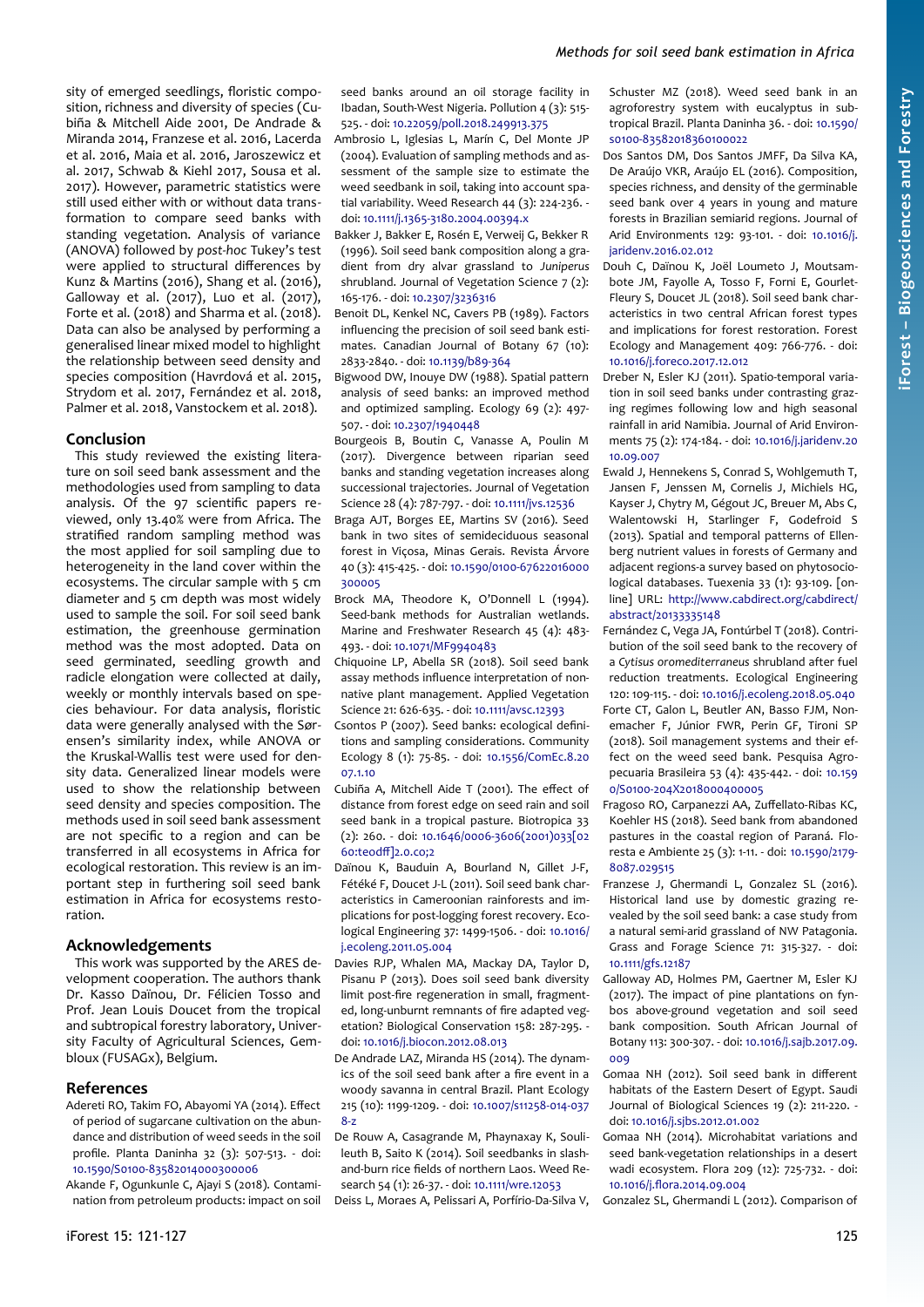methods to estimate soil seed banks: the role of seed size and mass. Community Ecology 13 (2): 238-242. - doi: [10.1556/ComEc.13.2012.2.14](https://doi.org/10.1556/ComEc.13.2012.2.14)

- Gross KL (1990). A comparison of methods for estimating seed numbers in the soil. The Journal of Ecology 78: 1079-1093. - doi: [10.2307/226](https://doi.org/10.2307/2260953) [0953](https://doi.org/10.2307/2260953)
- Havrdová A, Douda J, Doudová J (2015). Local topography affects seed bank successional patterns in alluvial meadows. Flora 217: 155-163. doi: [10.1016/j.flora.2015.10.007](https://doi.org/10.1016/j.flora.2015.10.007)
- Helsen K, Hermy M, Honnay O (2015). Changes in the species and functional trait composition of the seed bank during semi-natural grassland assembly: seed bank disassembly or ecological palimpsest? Journal of Vegetation Science 26 (1): 58-67. - doi: [10.1111/jvs.12210](https://doi.org/10.1111/jvs.12210)
- Hopfensperger KN (2007). A review of similarity between seed bank and standing vegetation across ecosystems. Oikos 116 (9): 1438-1448. doi: [10.1111/j.2007.0030-1299.15818.x](https://doi.org/10.1111/j.2007.0030-1299.15818.x)
- Jaroszewicz B, Kwiecien K, Czortek P, Olech W, Piroznikow E (2017). Winter supplementary feeding influences forest soil seed banks and vegetation. Applied Vegetation Science 20 (4): 683-691. - doi: [10.1111/avsc.12319](https://doi.org/10.1111/avsc.12319)
- Klaus VH, Schäfer D, Prati D, Busch V, Hamer U, Hoever CJ, Kleinebecker T, Mertens D, Fischer M, Hölzel N (2018). Effects of mowing, grazing and fertilization on soil seed banks in temperate grasslands in Central Europe. Agriculture, Ecosystems and Environment 256: 211-217. - doi: [10.1016/j.agee.2017.11.008](https://doi.org/10.1016/j.agee.2017.11.008)
- Klooster WS, Herms DA, Knight KS, Herms CP, McCullough DG, Smith A, Gandhi KJK, Cardina J (2014). Ash (*Fraxinus* spp.) mortality, regeneration, and seed bank dynamics in mixed hardwood forests following invasion by emerald ash borer (*Agrilus planipennis*). Biological Invasions 16 (4): 859-873. - doi: [10.1007/s10530-013-](https://doi.org/10.1007/s10530-013-0543-7) [0543-7](https://doi.org/10.1007/s10530-013-0543-7)
- Kunz SH, Martins SV (2016). Soil seed bank in seasonal semideciduous forest and abandoned pasture. Revista Árvore 40 (6): 991-1001. - doi: [10.1590/0100-67622016000600004](https://doi.org/10.1590/0100-67622016000600004)
- Lacerda F, Miranda I, Lima TTS, Mafra NA, Leão FM, Do Vale I, Bispo CJC, Kato OR (2016). Origin of and resulting floristic composition from seedbanks in agroforestry systems of Tomé-Açu, Eastern Amazon. Weed Research 56 (3): 219-228. - doi: [10.1111/wre.12201](https://doi.org/10.1111/wre.12201)
- Leder CV, Peter G, Funk FA, Peláez DV (2017). Consequences of anthropogenic disturbances on soil seed bank diversity and nurse shrub effect in a semiarid rangeland. Biodiversity and Conservation 26 (10): 2327-2346. - doi: [10.1007/](https://doi.org/10.1007/s10531-017-1358-0) [s10531-017-1358-0](https://doi.org/10.1007/s10531-017-1358-0)
- Lipoma ML, Funes G, Díaz S (2018). Fire effects on the soil seed bank and post-fire resilience of a semi-arid shrubland in central Argentina. Austral Ecology 43 (1): 46-55. - doi: [10.1111/aec.12533](https://doi.org/10.1111/aec.12533)
- Londe V, De Sousa HC, Kozovits AR (2017). Exotic and invasive species compromise the seed bank and seed rain dynamics in forests undergoing restoration at urban regions. Journal of Forestry Research 28 (5): 1019-1026. - doi: [10.10](https://doi.org/10.1007/s11676-017-0370-2) [07/s11676-017-0370-2](https://doi.org/10.1007/s11676-017-0370-2)
- Luo X, Cao M, Zhang M, Song X, Li J, Nakamura A, Kitching R (2017). Soil seed banks along elevational gradients in tropical, subtropical and subalpine forests in Yunnan Province, south-

west China. Plant Diversity 39 (5): 273-286. doi: [10.1016/j.pld.2017.10.001](https://doi.org/10.1016/j.pld.2017.10.001)

- Mahé I, Cordeau S, Bohan DA, Derrouch D, Dessaint F, Millot D, Chauvel B (2021). Soil seedbank: old methods for new challenges in agroecology? Annals of Applied Biology 178 (1): 23-38. - doi: [10.1111/aab.12619](https://doi.org/10.1111/aab.12619)
- Maia P, Vasques A, Pausas JG, Viegas DX, Keizer JJ (2016). Fire effects on the seed bank of three Mediterranean shrubs: implications for fire management. Plant Ecology 217 (10): 1235-1246. - doi: [10.1007/s11258-016-0650-5](https://doi.org/10.1007/s11258-016-0650-5)
- Mickelson JA, Stougaard RN (2003). Assessment of soil sampling methods to estimate wild oat (*Avena fatua*) seed bank populations. Weed Science 51 (2): 226-230. - doi: [10.1614/0043-1745\(20](https://doi.org/10.1614/0043-1745(2003)051%5B0226:aossmt%5D2.0.co;2) [03\)051\[0226:aossmt\]2.0.co;2](https://doi.org/10.1614/0043-1745(2003)051%5B0226:aossmt%5D2.0.co;2)
- Nadon MO, Stirling G (2006). Field and simulation analyses of visual methods for sampling coral cover. Coral Reefs 25 (2): 177-185. - doi: [10.1007/s00338-005-0074-5](https://doi.org/10.1007/s00338-005-0074-5)
- O'Donnell J, Fryirs K, Leishman MR (2014). Digging deep for diversity: riparian seed bank abundance and species richness in relation to burial depth. Freshwater Biology 59 (1): 100-113. - doi: [10.1111/fwb.12249](https://doi.org/10.1111/fwb.12249)
- Palmer HD, Denham AJ, Ooi MKJ (2018). Fire severity drives variation in post-fire recruitment and residual seed bank size of Acacia species. Plant Ecology 219 (5): 527-537. - doi: [10.1007/s112](https://doi.org/10.1007/s11258-018-0815-5) [58-018-0815-5](https://doi.org/10.1007/s11258-018-0815-5)
- Plue J, Colas F, Auffret AG, Cousins SAO (2017). Methodological bias in the seed bank flora holds significant implications for understanding seed bank community functions. Plant Biology 19 (2): 201-210. - doi: [10.1111/plb.12516](https://doi.org/10.1111/plb.12516)
- Roberts HA (1981). Seed banks in soil. Advanced Applied Biology 6: 1-55.
- Saatkamp A, Henry F, Dutoit T (2017). Vegetation and soil seed bank in a 23-year grazing exclusion chronosequence in a Mediterranean dry grassland. Plant Biosystems 152 (5): 1020-1030. doi: [10.1080/11263504.2017.1407375](https://doi.org/10.1080/11263504.2017.1407375)
- Salako VK, Glele Kakaï RL, Assogbadjo AE, Fandohan B, Houinato M, Palm R (2013). Efficiency of inventory plot patterns in quantitative analysis of vegetation: a case study of tropical woodland and dense forest in Benin. Southern Forests 75 (3): 137-143. - doi: [10.2989/20702620.20](https://doi.org/10.2989/20702620.2013.816232) [13.816232](https://doi.org/10.2989/20702620.2013.816232)
- Sandra MGG, Lufs Sa RM, Leonel L, Felipe BA (2016). The Andean forest soil seed bank in two successional stages in Northeastern Colombia. Botanical Sciences 94 (4): 713-727. - doi: [10.1712](https://doi.org/10.17129/botsci.666) [9/botsci.666](https://doi.org/10.17129/botsci.666)
- Sanou L, Zida D, Savadogo P, Thiombiano A (2018). Comparison of aboveground vegetation and soil seed bank composition at sites of different grazing intensity around a savannawoodland watering point in West Africa. Journal of Plant Research 131 (5): 773-788. - doi: [10.1007/s10265-018-1048-3](https://doi.org/10.1007/s10265-018-1048-3)
- Savadogo P, Sanou L, Dayamba SD, Bognounou F, Thiombiano A (2017). Relationships between soil seed banks and above-ground vegetation along a disturbance gradient in the W National Park trans-boundary biosphere reserve, West Africa. Journal of Plant Ecology 10 (2): 349-363. - doi: [10.1093/jpe/rtw025](https://doi.org/10.1093/jpe/rtw025)
- Savadogo P, Tiveau D, Sawadogo L, Tigabu M (2008). Herbaceous species responses to long-

term effects of prescribed fire, grazing and selective tree cutting in the savanna-woodlands of West Africa. Perspectives in Plant Ecology, Evolution and Systematics 10 (3): 179-195. - doi: [10.1016/j.ppees.2008.03.002](https://doi.org/10.1016/j.ppees.2008.03.002)

- Schwab A, Kiehl K (2017). Analysis of soil seed bank patterns in an oxbow system of a disconnected floodplain. Ecological Engineering 100: 46-55. - doi: [10.1016/j.ecoleng.2016.11.068](https://doi.org/10.1016/j.ecoleng.2016.11.068)
- Shang Z, Yang S, Wang Y, Shi J, Ding L, Long R (2016). Soil seed bank and its relation with above-ground vegetation along the degraded gradients of alpine meadow. Ecological Engineering 90: 268-277. - doi: [10.1016/j.ecoleng.20](https://doi.org/10.1016/j.ecoleng.2016.01.067) [16.01.067](https://doi.org/10.1016/j.ecoleng.2016.01.067)
- Sharma A, Bohn KK, Jose S, Miller DL (2018). Seed bank vegetation dynamics along a restoration management gradient in pine flatwoods ecosystems of the Florida gulf coast. Natural Areas Journal 38 (1): 26-43. - doi: [10.3375/043.0](https://doi.org/10.3375/043.038.0105) [38.0105](https://doi.org/10.3375/043.038.0105)
- Shen YX, Liu WL, Li YH, Guan HL (2014). Large sample area and size are needed for forest soil seed bank studies to ensure low discrepancy with standing vegetation. PLoS One  $9$  (8): e105235. - doi: [10.1371/journal.pone.0105235](https://doi.org/10.1371/journal.pone.0105235)
- Sousa TR, Costa FRC, Bentos TV, Leal Filho N, Mesquita RCG, Ribeiro IO (2017). The effect of forest fragmentation on the soil seed bank of Central Amazonia. Forest Ecology and Management 393: 105-112. - doi: [10.1016/j.foreco.2017.](https://doi.org/10.1016/j.foreco.2017.03.020) [03.020](https://doi.org/10.1016/j.foreco.2017.03.020)
- Souza M, Müller JRV, Kurtz C, Brunetto G, Couto RR, Comin JJ (2018). Weed emergence in a soil with cover crops in an agroecological no-tillage system. Planta Daninha 36: 1-9. - doi: [10.1590/s0](https://doi.org/10.1590/s0100-8358201836010065) [100-8358201836010065](https://doi.org/10.1590/s0100-8358201836010065)
- Sprengelmeyer EE, Rebertus AJ (2015). Seed bank dynamics in relation to disturbance and landscape for an ant-dispersed species. Plant Ecology 216 (3): 371-381. - doi: [10.1007/s11258-](https://doi.org/10.1007/s11258-014-0442-8) [014-0442-8](https://doi.org/10.1007/s11258-014-0442-8)
- Stankevica K, Kalnina L, Klavins M, Cerina A, Ustupe L, Kaup E (2015). Reconstruction of the Holocene palaeoenvironmental conditions accordingly to the multiproxy sedimentary records from Lake Pilvelis, Latvia. Quaternary International 386: 102-115. - doi: [10.1016/j.quaint.](https://doi.org/10.1016/j.quaint.2015.02.031) [2015.02.031](https://doi.org/10.1016/j.quaint.2015.02.031)
- Strydom M, Veldtman R, Ngwenya MZ, Esler KJ (2017). Invasive Australian Acacia seed banks: size and relationship with stem diameter in the presence of gall-forming biological control agents. PloS One 12 (8): e0181763. - doi: [10.1371/](https://doi.org/10.1371/journal.pone.0181763) [journal.pone.0181763](https://doi.org/10.1371/journal.pone.0181763)
- Sumberová K, Ducháček M (2017). Analysis of plant soil seed banks and seed dispersal vectors: its potential and limits for forensic investigations. Forensic Science International 270: 121- 128. - doi: [10.1016/j.forsciint.2016.11.030](https://doi.org/10.1016/j.forsciint.2016.11.030)
- Symes CT (2012). Seed dispersal and seed banks in *Aloe marlothii* (Asphodelaceae). South African Journal of Botany 78: 276-280. - doi: [10.1016](https://doi.org/10.1016/j.sajb.2011.06.008) [/j.sajb.2011.06.008](https://doi.org/10.1016/j.sajb.2011.06.008)
- Ter Heerdt GNJ, Verweij GL, Bekker RM, Bakker JP (1996). An improved method for seed-bank analysis: seedling emergence after removing the soil by sieving. Functional Ecology 10: 144- 151. - doi: [10.2307/2390273](https://doi.org/10.2307/2390273)
- Tessema ZK, De Boer WF, Prins HHT (2016). Changes in grass plant populations and tempo-